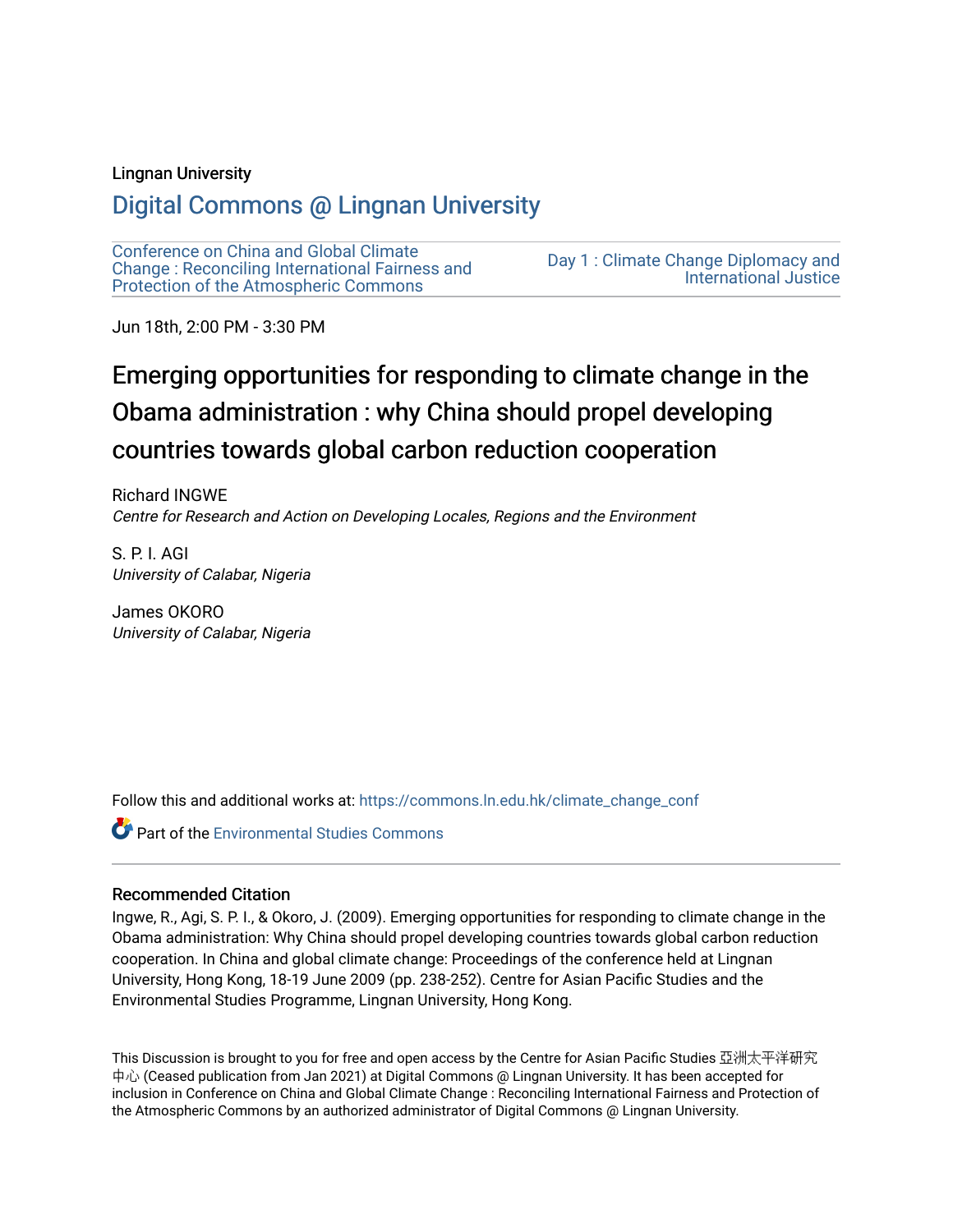# **Emerging Opportunities for Responding to Climate Change in The Obama Administration: Why China Should Propel Developing Countries Towards Global Carbon Reduction Cooperation**

Richard Ingwe<sup>1</sup> S. P. I. Agi<sup>2</sup>, and James Okoro<sup>3</sup>

## **Abstract**

The use of diplomatic brinkmanship by the USA and her more recent uncooperativeness with global response to the climate crisis (Kyoto Protocol) under the presidencies of George W. Bush and Bill J. Clinton has led to fears in quarters that China, a rapidly industrialising country might opt to become uncooperative in the global climate change efforts. We use suitable conceptual frameworks of international relations to review the US' previous conduct in international relations during the "cold war" among others to analyse recent issues pertaining to global carbon reduction under the Kyoto Protocol. We argue that China's rising profile in economic, political and social spheres especially the way it offers loans on softer terms compared to the Western Consensus model, her ratification of the Kyoto are among the several indications that her relationship with the USA and other nations in carbon reduction portend good relationship in future. We argue also that Presient Obama's promise of acknowledging the reality of climate (change) science and to lead other nations in responding to the crises seem to be getting fulfilled based on recent evidences. We conclude that the future for global cooperation between the USA and China, on one hand, and between USA and the rest of the world, on the other, present grounds for optimism that global carbon reduction would proceed more peacefully and profitably than it was hitherto.

### **Background**

1

The world faces a multiplicity of challenges. Widespread and prolonged poverty afflicting a large proportion of the world's population especially in the developing world since previous decades had frayed nerves leading to numerous conflicts and wars. Ideological differences had in the 1960s brought the world to the brink of a nuclear holocaust when the defunct USSR and USA threatened to go to war which could have culminated in the deployment of nuclear weapons. In August 7, 1998, terrorist networks had emerged and instrumented bombings of US missions simultaneously in Nairobi (Kenya) and Tanzania killing hundreds of people and destroying precious property compelling the US to retaliate with Tomahawk cruise missile attacks on al-Qaeda bases in eastern Afghanistan, followed by unilateral and later multilateral sanctions by the US and UN security council resolutions 1267 and 1333 aimed at subduing the Taliban leadership to surrender and trial.

The 9/11 and 11/11, 2001 bombings of the twin towers of the World Trade in centre New York and the Pentagon in Washington, D.C Killing over 2000 people in the former represents the escalation of terrorism. The US response packaged as "Operation Enduring Freedom" on Afghanistan was expanded to cover Iraq leading to a bitter experience for both Americans and Iraqis. Although the Taliban regime fell on 13 November 2001, the US offensive on Iraq persists and formed one of the central issues of the US presidential campaign in 2008 (Maley in McLean and McMillan 2003:9-10). These existing widespread conflicts will be exacerbated with increasing warming of the world, abrupt and dangerous

<sup>1</sup> Senior Scholar, Centre for Research and Action on Developing Locales, Regions and the Environment (CRADLE), Calabar, Nigeria. Telephone: (+234)8051740656; Email: cradle.africa@gmail.com and ingwe.richard@gmail.com

<sup>&</sup>lt;sup>2</sup> Reader, Department of Political Science, University of Calabar, Calabar, Nigeria

<sup>&</sup>lt;sup>3</sup> Senior Lecturer, Department of Political Science and Institute of Public Policy and Administration (IPPA) University of Calabar, Calabar, Nigeria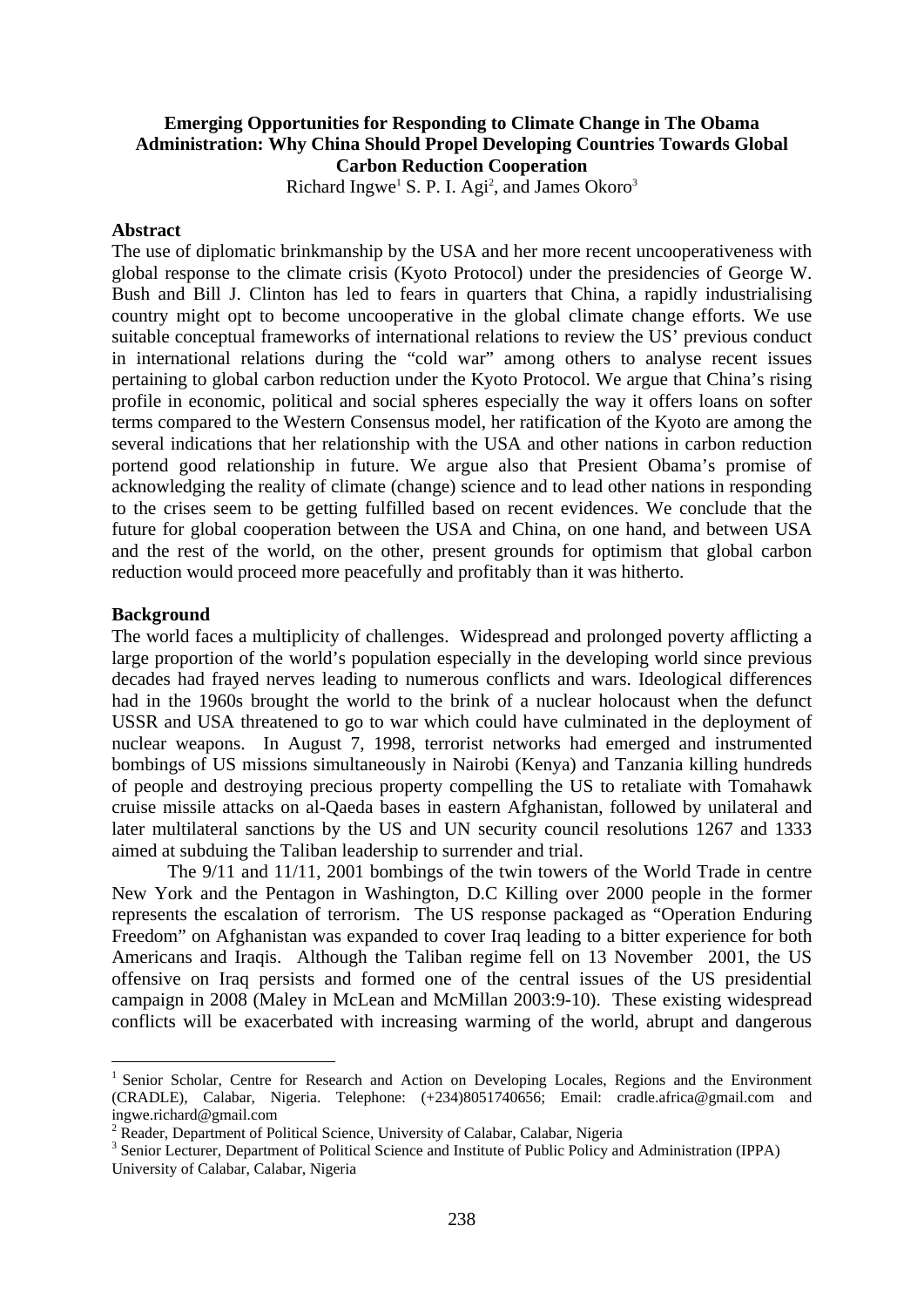changes in climate and the environment. Among the several widespread and serious consequences associated with global warming a few deserve our present attention: the indifference and irresponsibility of governments towards it and its potential to perpetuate conflict among nations leading to the legacy of conflicts/wars characterizing recent history. Official acknowledgement of global warming/climate change Despite the report of global warming in 1896 (i.e. 113 years ago) by Svante Arrhenius, whose work was preceded by another colleague (Joseph Fourier in 1827 (182 years ago), official acknowledgment of the destructive phenomenon was disregarded by politicians until recently when reports by Intergovernmental Panel on Climate Change (IPCC) became more alarming. It was only in a few counties such as the European Union and a few others that carbon reduction programmes including sustainable (renewable and efficient) energy programmes were implemented (Droege 2008: 1-14). The UN Secretary-General, Ban Ki-moon acknowledged the threats posed by climate change and energy crisis to global security and peace. This is especially true for regions which have a rather longer experience of conflicts and where relationship with neighbours had collapsed and are not aware of the accumulative effects of global warming and its consequences (Ki-moon, 2007: xvi).

Irrespective of the UN's acknowledgment of the problem, it has been difficult to muster the political will of global leaders to tackle the problem. This point was clearly made by former UN Secretary-General Kofi Anan who stated the world lacks leadership in the environment (including climate) sector (cited by Ingwe 2008). Another dimension of the poor political leadership worldwide is the tendency of some countries to resort to previous historical disappointments, directly or indirectly, with their peers or counterparts in the development process to forge national policy strategies that do not strive towards achieving optimum results in terms of mitigating and adapting to climate change to the global benefit by aiming to drastically reduce their green house gas (GHG) emission. This has been the case in the global climate change response behaviour of the European Union (EU), on the one hand, and the USA and between the rest of the world (nations of the advanced North which have joined/endorsed the global mechanism (the Kyoto Protocol) for tackling global warming and the USA, on the other.

This article examines differences in the nature of response to global warming taken by China, a rapidly industrializing developing country, as a result of her perception and consideration of the attitude of the USA towards the global climate change/carbon emission reduction. This undertaking is justified for several reasons. Under the context of the failure of the advanced industrialized countries to fulfill their promise to deliver aid (except the Scandinavian/Nordic nations) and the increasing manifestation of climate change impacts On Africa (such as the flooding of about 20 Africa countries in 2007 alone) global response to the crises is urgent and imperative in the wake of the complication o the continent's problems. It is apposite to examine the response to climate change) by countries which are the greatest emitters of Green House Gases (GHG). The USA and China fit the case study approach due to their representativeness of the advanced and developing worlds in a rapidly changing world. The Intergovernmental Panel on Climate Change (IPCC) has stated the unequivocality of the contribution of anthropogenic forcing as the cause of global warming: revealing that earth surface temperature increase since 1800 but more rapidly between 1970s and the present (about  $1.7^{\circ}$ F) (www.epa.gov.250inafrica:12).

# **The Problem**

As elaborated later, the global effort to reduce carbon emission initiated in 1997 in Kyoto (Japan) involved 38 industrialized countries which committed themselves towards achieving a target of eight percent GHG emission reduction by 2012 compared with their 1990 levels (European Commission 2009:18). Although developing countries were expected to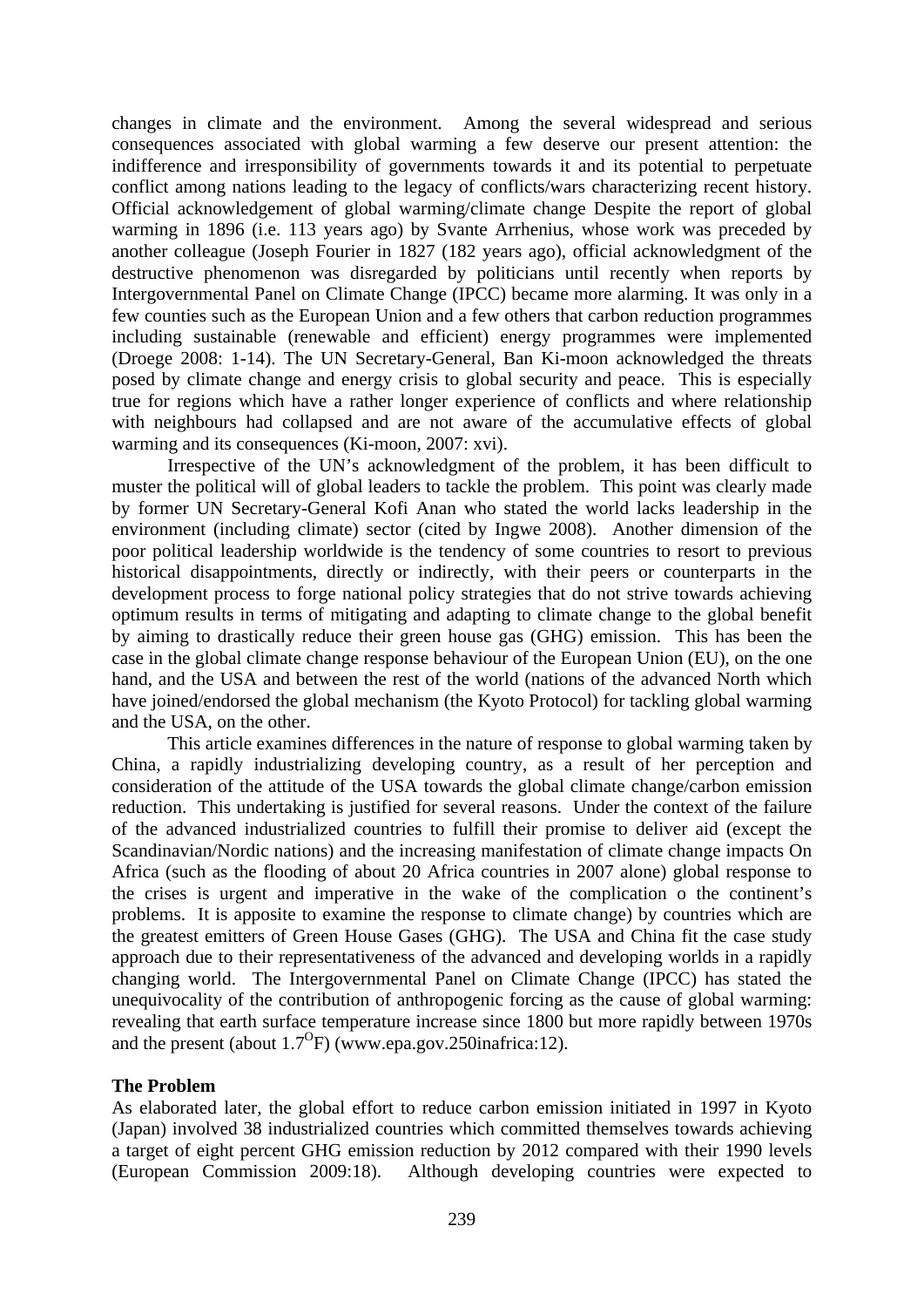cooperate in the emissions reduction effort, there is a gap in information and knowledge of their contribution to the programme. The case of China deserves careful analysis for several reasons among which deserve mention here. China possesses a large proportion of the global population, has been experiencing high rhythms of economic growth due to rapid industrialization and technological development and has more recently attained a globally enviable position of a national economy that was capable of lending the USA funds required for prosecuting the stimulus (financial) package designed for resuscitating the economy after the global financial meltdown and the economic recession within the last part of 2008 until the present. Ruefully, report on global effort to address global warming still concentrate discriminatively on the advanced countries of the North irrespective of recent advocacy for the restructuring of the global economic and political order which led to the expansion of the G8 nations to create the new G20 nations by including other countries which are experiencing promising signs of contributing to revamping the global economy and reducing its vulnerability to the financial and economic crises which recently devastated the USA and several other G8 economics. Despite China's rising political and economic status response to climate change is poorly understood.

# **Purpose**

The purpose of this paper is to highlight the potential role which China-a rapidly industrializing and economically rising economy-to the global efforts to reduce GHG emissions.

The specific objectives are: To show the evolution of the current effort to address global warming through the mechanism of the Kyoto Protocol;

To describe the role that the USA played in the global effort to reduce GHG emission;

To highlight the opportunities presented by the new Obama administration of the USA for promoting a more acceptable framework for accelerated reduction of GHG emission.

To show how China and the rest of the world should adjust their paradigms of international relations to fit the new thinking and actions in Washington D.C as a better way of achieving sustainable development.

In the remainder of the paper, we describe the problem of global warming (climate change) in the second section to provide a basis for understanding the arguments. We follow this up by presenting relevant theory in the nexus of international relations aiming to resolve problems that concern several nations. These include: catastrophe theory, which sets the tone for understanding the context of widespread catastrophic consequences that scientists predict will come with the ongoing and increasing global warming. Brinkmanship theory has characterized previous crises involving the USA and its counterparts and its legacy might be determining the recent strategy of the US response to the Kyoto protocol. We introduce the theory of neoliberalism due to its variable connotations as used by the advanced countries and the contrasting view of the developing world. Moreover, the response of nations to global warming or carbon reduction is determined by their economic circumstances and the consideration of the economic benefits perceived to derived from specific political action(s). Neoliberalism captures these political and economic dimensions. We present global response to global warming in form of the Kyoto Protocol, and the attitude of the USA towards it ratification/enforcement and the distinctive achievements of the European Union under its framework in section three. In section four, we show the opportunities presented the new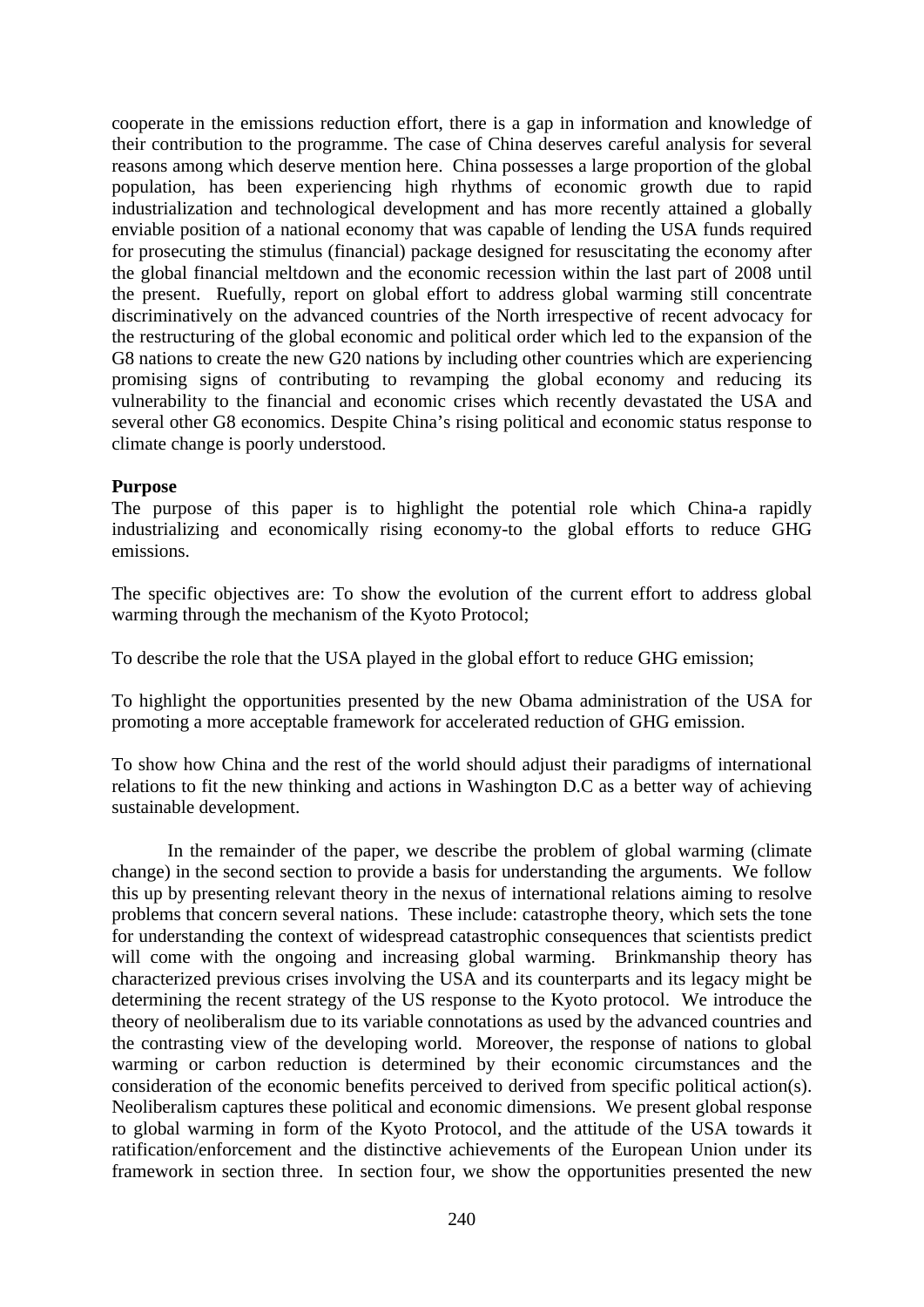Obama administration for leveraging the global effort to reduce GHG emissions. Here too, we review the actions taken by the Obama administration towards fulfilling his promise to accept climate science and lead the global campaign to reduce GHG emission.

In section five, we review recent changes in the Chinese economy, industry, and position regarding the approach of the US and the advanced nations to global GHG emission reduction. Based on the paradigmatic shifts in the international relations style of the Obama administration, we conclude the paper by urging China and other nations to place global interest as equal pedestal as country by more honestly.

## **Climate Change: The Consequence of Global Warming.**

This phenomenon refers to steady and accumulated build up of six major (greenhouse) gases GHG dominated by carbon dioxide (CO2) in the atmosphere over a long period has led to entrapment of solar radiation resulting from the formation of a kind of ceiling by the GHGs over the upper atmosphere thereby heating up the earth surface due to prolonged prevention of solar radiation from being reflected back into space. Its consequences over the years include the alteration of climate and weather events: their physical behaviour, dynamics of rainfall, temperature etc) and by extension environmental characteristics. It also involves changes in the mixture of atmospheric gas composition and earth surface temperature has fluctuated over the years. The consequence were initially considered uncertain but more recent findings from more reliable scientific studies show that they would involve widespread catastrophe including deforestation, desertification, poleward extension of vegetation and animal population, increases in sea levels and declining precipitation scientific evidence shows that CO2 emission from fossil fuel burning contributes 80% of worldwide GHG emissions (Matthes 2006:293, Humphrey in Mclean and McMillan 2003: 225).

Although a consensus is yet to be reached, it is widely known that limiting global mean temperature increase resulting from global warming to two degrees Celsius above preindustrial levels is mostly considered to be a reasonable point beyond which widespread catastrophic consequences of global warming on human society and natural system will occur (the European Council (no date) in Matthes 2006:295). A tolerable level of further global warming is put at  $1.4^{\circ}$ C since the 19<sup>th</sup> century. Therefore, a mean long term global warming rate of  $0.2^{\circ}$ C per decade, not more, is considered safe and must not be compromised (WGBU) 2003 and 2004 in Matthes 2006:295). Based on various global warming reduction parameters (climate windows) and various alternatives for GHG emission reductions strategies, it was proposed that a climate policy targeting stabilization of GHG concentrations at 440 parts per million (ppm) to 450ppm (equivalent to stabilization of CO2 concentrations at 350 to 400ppm represents an ambitious climate policy (Meinshavsen 2005). This proposal represents a GHG emissions reduction by about 50% by 2050 compared to 1990 levels (Matthes 2006:296). The intergovernmental panel on climate change (IPCC) has demonstrated that human activity mainly fossil fuel use is incontrovertibly responsible for increasing GHG emission leading to global warming/climate change. Using the GHG emission; profile of the past century, there is likely to be an average global temperature increase of between 2 and  $4.5^{\circ}$ C by the year 2100 compared to 1990 levels (IPCC 2007, 2001) in Byrne 2008:27). Scholars have engaged in frightening number game projecting the scale of consequences that will arise from climate change in future. As many as 200 million people could be displaced by monsoon systems, rainfall regimes, severe droughts, flooding when climate change reaches an advanced stage in about 2050 (Myers 2005 in Oli 2008).

Another popular study reveals that while most coastal and low lying parts of the world would suffer widespread damage and economic losses, Africa is the most vulnerable of all regions of the world. It recommends a GHG emissions reduction at least 80% by all countries to avoid the catastrophe (Stern 2006).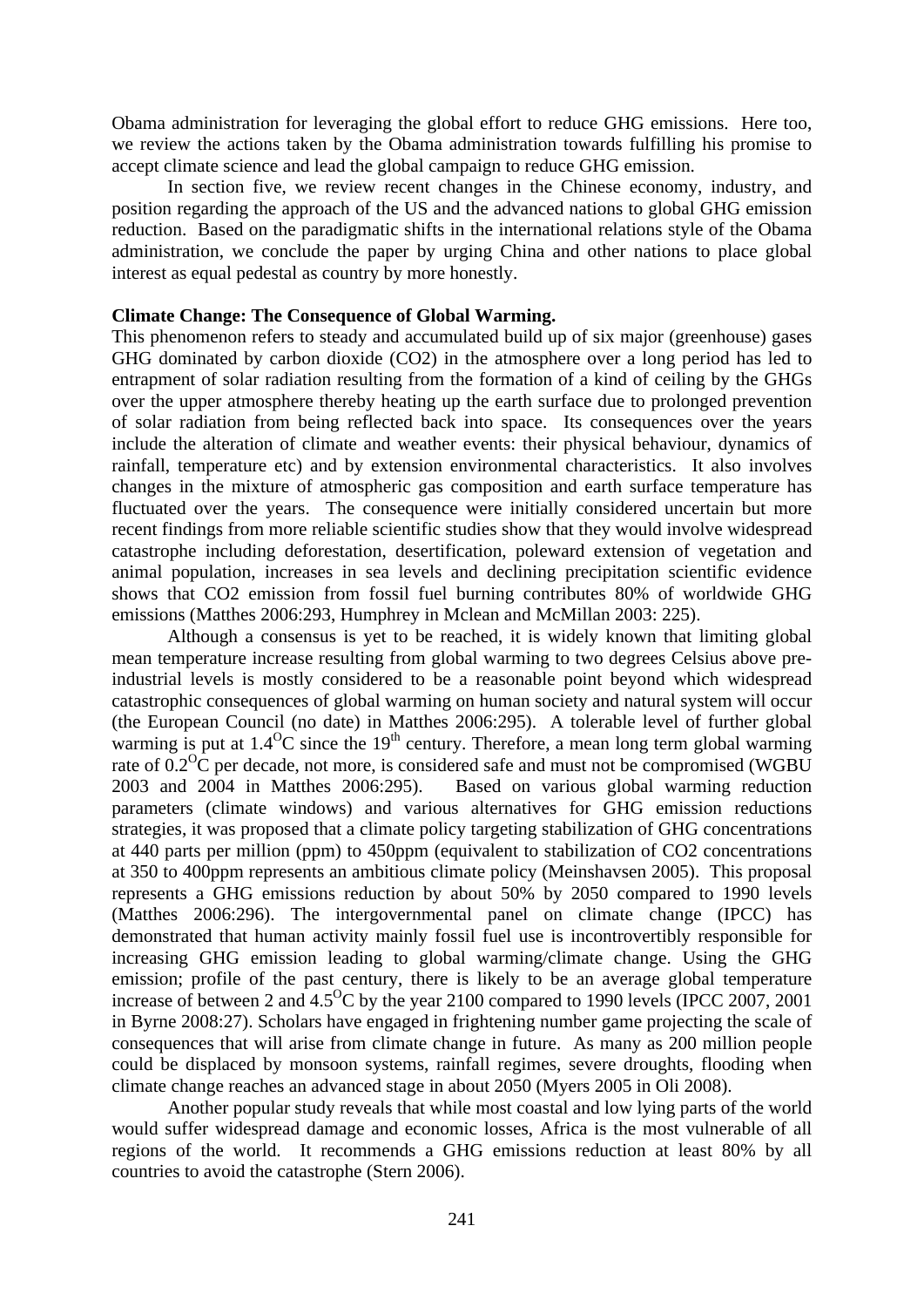## **Catastrophe Theory Presents a Good Framework for Understanding Climate Change**

The manner in which US Governments under President George W. Bush and to some extent Bill Clinton failed to cooperate with the global movement to respond to climate change and the predictions of doom and worsening impacts of the environmental crisis. The theory offers a suitable way of systematically classifying abrupt disruptions in conditions of stability thereby enthroning chaos. The theory has been employed for analyzing a wide variety of phenomena studied by both physical and social scientists from the freezing of a liquid to the disintegration of an empire that was hitherto a formidable socio-political entity, or violent action of inmates of a prison or the bending and breakage of solid objects such as a metal. Although its use engendered controversy by the mid 1970s, it enjoyed popularity in the social sciences in the early 1970s through its employment Christopher Zeeman and colleagues, after its creation around the mid 1960s. The popularity of the theory among non-mathematicians has been attributed to two major reasons First, it produces more easily comprehensible general ideas of spatial intuition derived from more appropriate qualitative methods contrasted to quantitative approaches used by mathematicians to analyse surfaces and topology. Secondly, the theory is amenable to use for explaining in a discriminatory way only circumstances that have deviated or changed radically in a discontinuous way from an original initial conditions that were considered to pose problems for easy explanation using available scientific methods that are based on Newtonian paradigm and characteristic and peculiar to social and political events. Despite the popularity it enjoyed in political science scholarship within the decade (1965-1975) and perhaps until the present, the catastrophe theory is yet to attain a more respectable status in the discipline. Its use has been adjudged to be more successful as a heuristic instrument than for detailed studies. However, its popularity is beneath the level achieved by its counterparts e.g. game theory, its rather transient popularity within a decade has been likened to chaos theory its other counterpart (Jones in McLean and McMillan 2003:66-7). The suitability of catastrophe theory to the analysis of climate is in the way global warming has already been acknowledged to be characterized by abruptness, suddenness and danger.

The way its impacts trigger various consequences that by themselves lead to disruptions in several sectors such mass migration of people in search of more livable environments compared to their original usual places of habitation and work make it suitable for analyzing predictions about widespread catastrophic events such as extreme weather events (flooding, drought, storms and so forth (Helmuth et al. 2007, Meyers, 2005, Stern 2006 etc). Climate change in its own right triggers catastrophic events in the physical environmental subsystems (atmosphere, hydrosphere, and lithosphere) and also catalyses catastrophic decisions within the social (human) and political systems a matter we turn to presently.

The legacy of "Cold War" brinkmanship: According to Geoffrey R. D. Underhill, the term brinkmanship refers to the tendency of the superpowers during the "Cold War" era to deliberately cause a crisis associated with accelerating a "potential nuclear holocaust". This habitual tendency smacking of "going to the brink" (of civil action) was aimed by either of the two superpowers to stampede its rival to concede on the issue of military supremacy. Some examples include; the 1961 crisis over Berlin-the former and current capital city of the United German Federal Republic and the Cuban Missile crisis of 1962 i.e. only one year after the former (1961) crisis. It involved USSR's installation of nuclear weapons in Cuba, near Florida, US and US demand that the Russians clear-up the offensive threats. Theses crises have been documented elsewhere and do not bear repetition here due to the need to concentrate on our present task and title/issue (see Peter Byrd in McLean and McMillan 2003:129-131 for detailed account of the Cuban Missile crisis). Brinkmanship also describes other political "gamesmanship" actions that are of high stakes which are capable of affecting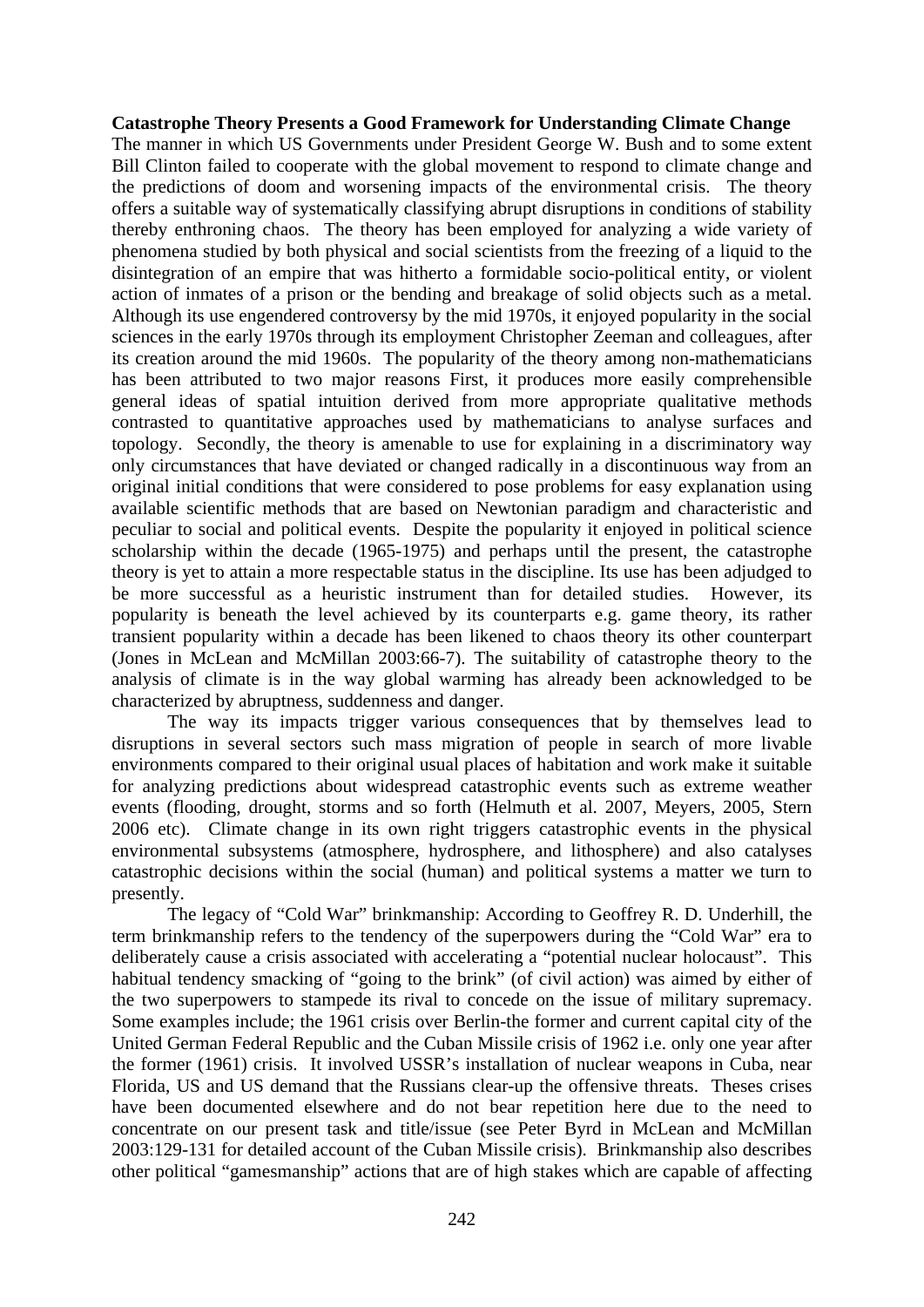international politics and relations among sovereign states (Underhill in McLean and McMillan 2003:53).

The theory/concept is relevant in this article due to the way it captures the way US Governments under presidents George W. Bush and Bill J. Clinton a topic described elsewhere in this paper. The way the problem of global warming has become inextricably interrelated to the financial crises and the economic recession of the late 2008 up to the present beckons for other theoretical and conceptual frameworks that capture these twin crises.

# **The Relevance of Brinkmanship of The Cuban Missile Crisis (CMC)**

The CMC was regarded as a paradigm case in "crisis management" in the West because it represented a novel deployment of diplomatic tactics by the US to resolve the crisis which was inexorably heading towards a painful nuclear war between the defunct USSR and USA with Cuba and the rest of the world bearing enormous brunt. Its high points include the way the US fine diplomatic action (or response) to the adamancy and belligerence of the Russian leader: Nikita Krushcher over withdrawing nuclear weapons installed in Cuba yielded beneficial results. The potency of the US action was credited to the use of brinkmanship (the threat of war) to cause the opponent to acquiesce and also the inclusion of an allowance of a last resort for the opponent to prevent the escalation of disagreement of a very serious kind (Underhill in McLean and McMillan 2003:53). The theory of brinkmanship might have been a legacy that appealed to President George W. Bush and his supporters but is inappropriate as a strategy to apply to the problem o global warming which is irreversible in a world that has attained a relatively higher degree of awareness deriving from advanced scientific and technological methods of producing and disseminating/communicating information of the type used by Barack Obama in prosecuting/managing his presidential campaign.

# **Neoliberalism, Postneoliberalism and Climate Change**

The recent global financial crises of the last quarter of 2008 which rapidly degenerated into a global economic recession has raised to high pedestal the theory of neoliberalism. There is increasing interest in the potency and value of the theory which is being held responsible for the crises. The following account will demonstrate the globalization of the theory, through its application in various senses/meanings in both the advanced and developing worlds. The way the theory covers both advanced and developing worlds makes it suitable for analyzing the way China has responded to the USA's approach towards managing the global warming problem.

Andrew Hurrel and Laura Gomez-Mera have provided a comprehensive definition of the term by highlighting its different meanings. The term has been applied in the field of academic international relations as a theoretical approach developed to analyse institutions thus earning it other names: neoliberal institutionalism or regime theory. Created in the mid 1990s, this strand of the term was developed as a response to the non-realist paradigm involving the demonstration of the possibility of realizing the goals of international cooperation based on the principles of non-realism. In pursuing this goal, the cooperating states are considered to be rational, unitary actors interested in maximizing their utility within a rather anarchic international system. The neoliberal institutions are regarded as effective mechanism for facilitating cooperation among the states involved through deliberate reduction of uncertainty, articulation of issues of common interest to the cooperating states, monitoring the conduct of the states and promoting appreciation of the benefits of reputation among the parties involved. Under the context of the absence of a sovereign authority in the international arena, a problematic situation that causes frequent conflicts among states,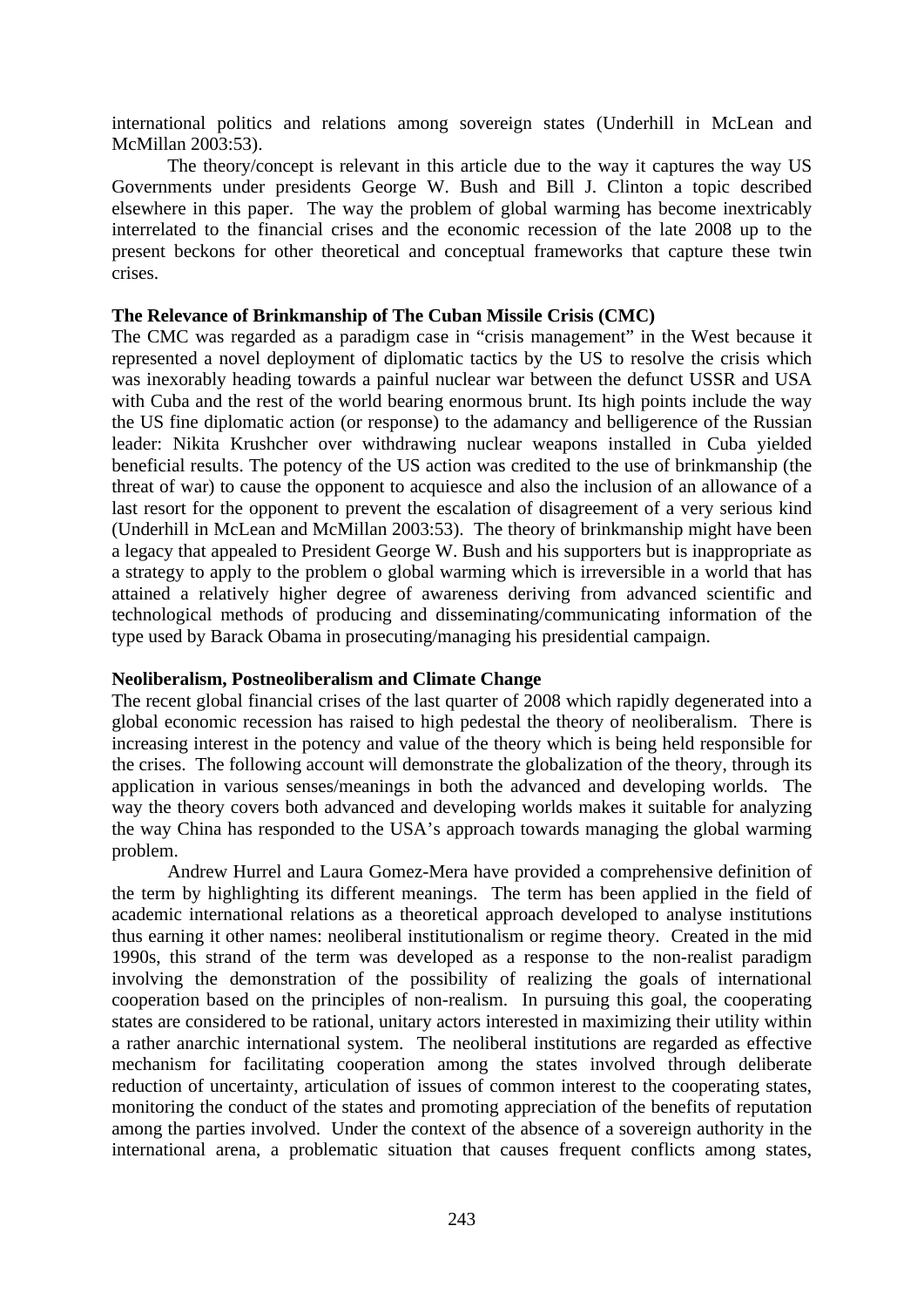cheating and defection among states, the foregoing measures are regarded to be capable of providing solutions.

Theorists of Neorealism have challenged the arguments of the Neoliberals/institutionalists by emphasizing the gains of relative gains as superior to those derivable from the absolute gains. The Neorealists argue that powerful states create institutions that they customize to pursue interests/goals of their own states while relegating issues that concern other states to the background and treating them as impediments.

The second meaning of neoliberalism refers to a set of policies related to marketliberal economic system. There are two meanings of the term under this family; corresponding to the perceptions of the advanced countries and developing countries. In the advanced countries, neoliberalism is associated with Thatcherism (after the economic and political strategies applied by former British Prime Minister: Margaret Thatcher). It emerged as a challenge to Keynesianism, an economic policy approach associated with the economist John Maynard Keynes.

Neoliberalism is used in developing countries to challenge the infamous national development strategies of import substitution industrialization applied intensively from 1945 to the early 1980s. Here the term is commonly tied to the Washington Consensus characterized by implementation of privatization and deregulation, liberalization of trade and financial mechanisms, curbing of the role of states in national economic processes and institutions, emphasis on foreign direct investment. Additionally, the term refers to the structural adjustment programmes (SAP) that were notoriously implemented by international governmental organizations such as the international Monetary Fund (IMF) and the World Bank. Some (including anti-globalization movements) have used neoliberalism to describe the globalization of capitalism representing an economic ideology advocated by the advanced countries. Although the various meanings of neoliberalism are related, its economic meanings are perceived to have remained rather imprecise and general (Hurrel and Gomez-Mera in McLean and McMillan 2003:368). Postneoliberalism has most recently emerged as a challenge to the economic impasse presented by the financial and economic crises devastating the global economy. Scholars and activists contributed 15 articles examining various facets of postneoliberalism: its analytical value, promises to bailout crisis ridden economics, bifurcations, relationship/differences with capitalism, counter hegemonic potential, value to biodiversity, food security and women peasants and its legacies in different countries/continents (development dialogue Melber 2009:212 pp +4).

# **Global Responses to Climate Change**

The United Nations Framework convention on climate change (UNFCCC) represents the most serious global response to the problem of global warming because of the measures it has created to manage the debacle. The convention was adopted in 1992 at the Earth Summit held in Rio de Janeiro (Brazil). Its principal objective is the "stabilization of greenhouse gas concentrations in the atmosphere at a level that would prevent dangerous anthropogenic (human-made) interference with the climate system. Such a level should be achieved within a time frame sufficient to allow ecosystems to adapt naturally to climate change, to ensure that food production is not threatened and to enable economic development to proceed in a sustainable manner (Detailed information is available at the UNFCCC Secretariat website at: http://www.unfccc.int/resources/docs/conveng/pdfcitedinUNDP,UNEP,WorldBank&WRI20 03:240).

# **The Kyoto Protocol**

This refers to a protocol established in a Japanese city called Kyoto in 1997 by the third session of the conference of parties (COP-3) including 38 industrialized countries to the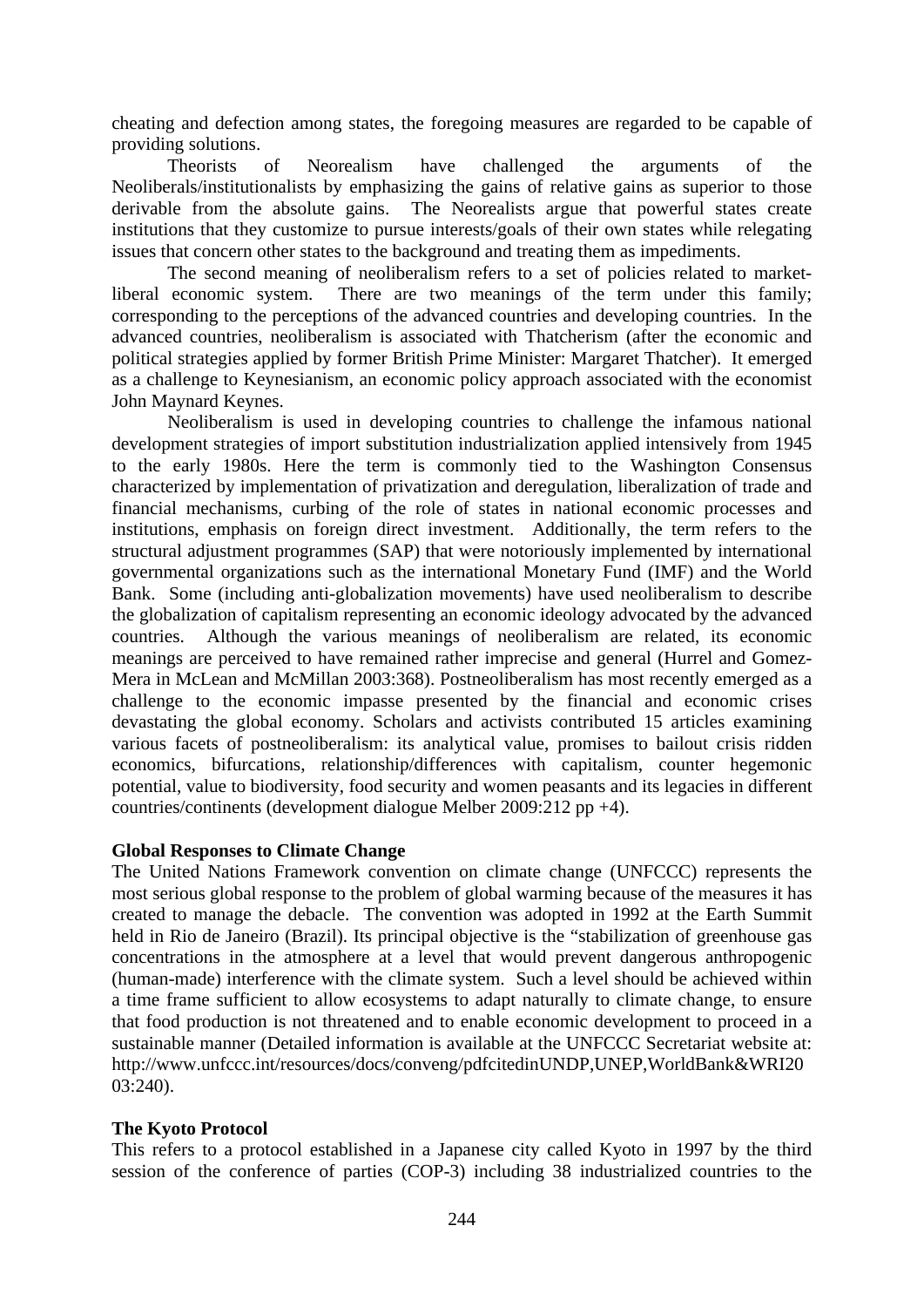UNFCCC. It stipulated that when ratified by 55 countries would represent the commitment of advanced countries to reducing their collective emissions of six key green house gases CO2, CH4, and so forth by 5.2% on average by 2012. The emissions reduction was expected to be at least five percent lower than 1990 levels by a deadline which initially ranged from 2008 to 2012 compared to the emissions levels that would be expected to be achieved 2010 devoid of applying emissions control devices. The target emission of the protocol was equivalent to a 30 percent cut. It represents an agreement to reduce emissions and to promote adaptation to future climate change impacts by both developed and developing countries, their reporting of information on their national climate change programme and inventories; promotion of technology transfer; scientific and public research cooperation and promotion of public awareness raising, education and training programmes. To cause it to come into force, ratification by 55 parties to the convention representing parties that contribute 55 percent of CO2 emissions in 1990 by Annex 1 parties (describing industrialized nations) was required. The ratification of the Protocol by 94 countries represented only 37 percent of the Annex/countries emissions was attained by September 2002. See further information in a Guide to the climate change convention process, available online at http://www.unfccc.int/resources/process/guildeprocess-

p.pdf<UNDP,UNEP,WorldBank&WRI2003:240). In February 2005, the Protocol came into force following its ratification by Russia and other countries. The 5.2% average emissions reduction was far below the 60% target recommended by scientists of climate as a means of avoiding further dangerous global warming which they have severally warned would lead to widespread catastrophic consequences for the earth's climate and environmental systems (land, water and atmosphere).

## **US Contrivance of Intransigencies and Frustration of the Kyoto Protocol Ratification**

The USA is a major driver of carbon emission in the world (with a total  $CO<sub>2</sub>$ ) emissions in 1999 of 5,584.8 million metric tonnes (24.1% of global total) representing 15.2 percent change since 1990 and per capita of 19.9 metric tones per person in 1999 representing 4.7 percent change since 1990 levels. These were the highest carbon emissions worldwide. For China, the total  $CO_2$  emission in 1999 was 3,015.3 (29.6 percent change since 1990) while the per capita CO2 emission was only 2.5 (i.e. 16.6 per cent change since 1990) (UNDP, UNEP, World Bank and WRI 2003:258-9). Only one year later, the total CO2 emission of the US rose to 5,762.1 million metric tonnes representing 24.11% and 17.9 percent change since 1990 China's CO2 emission in 2000 was a total of 3,473.6 million metric tonnes i.e. 39.3% change since 1990 while her per capita  $CO<sub>2</sub>$  emission was 2.7 tonnes per person in 2000 (i.e. 26.2% change since 1990 (UNDP, UNEP, World Bank and WRI 2005:204-5). Contrary to expectations of the USA to lead global response to reduce carbon emissions that it contributes enormously to, US Governments under Presidents George W. Bush and Bill Clinton failed to cooperate with global efforts aimed at tackling the world's greatest threat.

The way the US posed impediments to the global efforts to reduce carbon emission could be better understood by reviewing, albeit briefly, the crucial intergovernmental meetings that have been organised to mobilize support towards transforming the Kyoto Protocol into a ratified treaty thereby empowering it with legal instruments to command or effect enforcement. An account of global warming given by Mathew Humphery provides a foundation for doing this. The first intergovernmental meeting held in the Hague in November 2000 ended in disarray following the European Union's (EU) disagreement with the USA especially over the insistence of Americans that forests and vegetation must be included in the list of "Carbon sinks" and should be used in measuring the level of their emission of carbon through fossil fuel use or burning. Owing to the uncertainty, transiency and instability of the carbon storage capacity of vegetation, the EU feared that the use of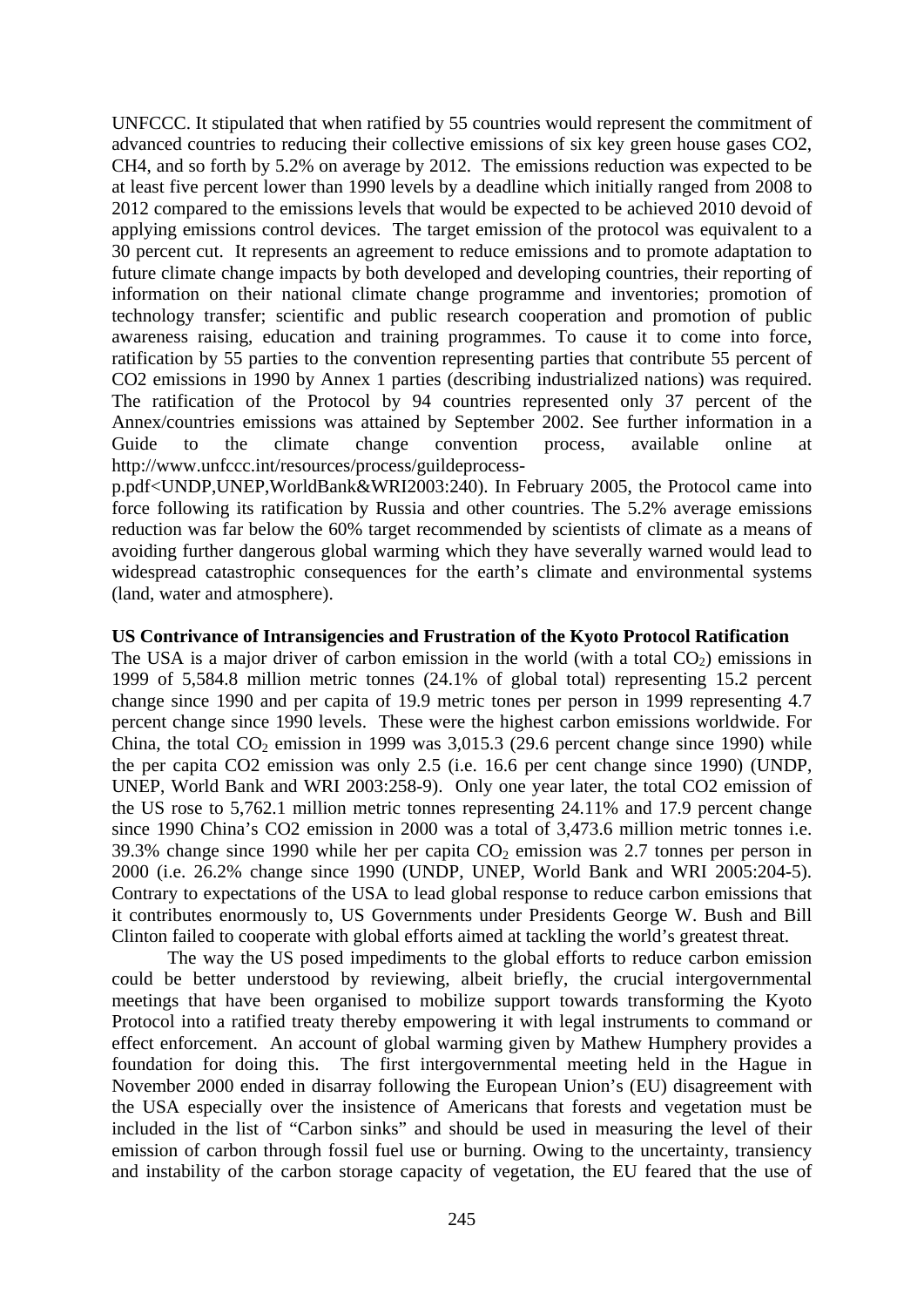vegetation as carbon sink in the agreement would create loopholes that the Americans would exploit to cheat. On his inauguration, President George W. Bush promptly caused the unilateral withdrawal of the US from the Protocol claiming that it had the capability of severely damaging its economy. The US failure to cooperate with others in this and similar carbon reduction efforts represents one of the most serious impediments to sustainable development of the world-considering that the US emits the largest quantity of  $CO<sub>2</sub>$ worldwide.

The second intergovernmental meeting on climate change held in Bonn (Germany) in July 2001 assembled 186 countries created a treaty out of the Protocol. Unfortunately, this was achieved only when unnecessarily huge concessions were granted to Canada (the US North American neighbour aiming perhaps to break the gang-up in the region), Australia, Japan and Russia regarding the acceptance of forests as "carbon sinks" and the instrument for enforce any agreement reached. These concessions are perceived to represent drastic reduction of the effective size of the initial emission reduction proposed at 5.2 percent on the 1990 levels to as low as between 1.8 and 3 percent (Humphrey in McLean and McMillan 2003:225-6).

More recently, in late 2008, another intergovernmental meeting on climate change held in the Indonesian city of Bali. It has been credited with achieving a roadmap for pursuing the goals of global carbon reduction.

Sadly, the Bali climate change meeting missed the participation, directly or indirectly of Barack Obama, who at the time was still campaigning for the US President but had announced that his administration would acknowledge the climate change problem, scientific evidence and also tackle it seriously. Therefore, the efforts of the Obama administration to dissociate from climate change science denial as a means of cheating, frustrating global climate change mitigation and adaptation efforts deserve attention here. Before undertaking that, it is apposite to examine the achievement of the EU in the area of carbon reduction based on the Kyoto Protocol as mechanism. The obstinacy of US Governments, especially under President George W. Bush, in applying brinkmanship while ignoring the global effort in the Kyoto compelled "civil action to shrink the carbon footprint in the US (Byrne et al 2008:27-53). It is apposite to consider the distinctive contributions of the European Union towards global carbon reduction.

# **What Has The European Union (EU) Achieved in The Kyoto Protocol?**

A recent heartwarming report that "Brussels draws closer to Kyoto" explains that the EU has almost achieved its targets regarding the fulfillment of its greenhouse gas emission reduction obligations as stipulated in the mechanism or agreement. Citing the European Environment Agency (EEA), recent reports show that the EU's GHG emissions declined by 0.3% between 2005 and 2006 to a level (of) 7.7% below the 1990 level. Two reasons were given to account for the cheering record. First, certain chemical factories had recorded declining production. Second, the mild weather experienced in 2006 led to reduced use of heating fuel. Despite increases in major emission in Finland and Denmark as a consequence of rising coal consumption, the EU-15 at a regional level deserve commendation for leading the global quest for carbon (emission) reduction. The 12 new EU member states were reportedly poor carbon emission reduction performers. Whether the heartwarming reports from parts of the EU will be sustained in the future is yet to be seen (European Commission/research\*eu 2008:18 citing http://reports.eea.europa.eu).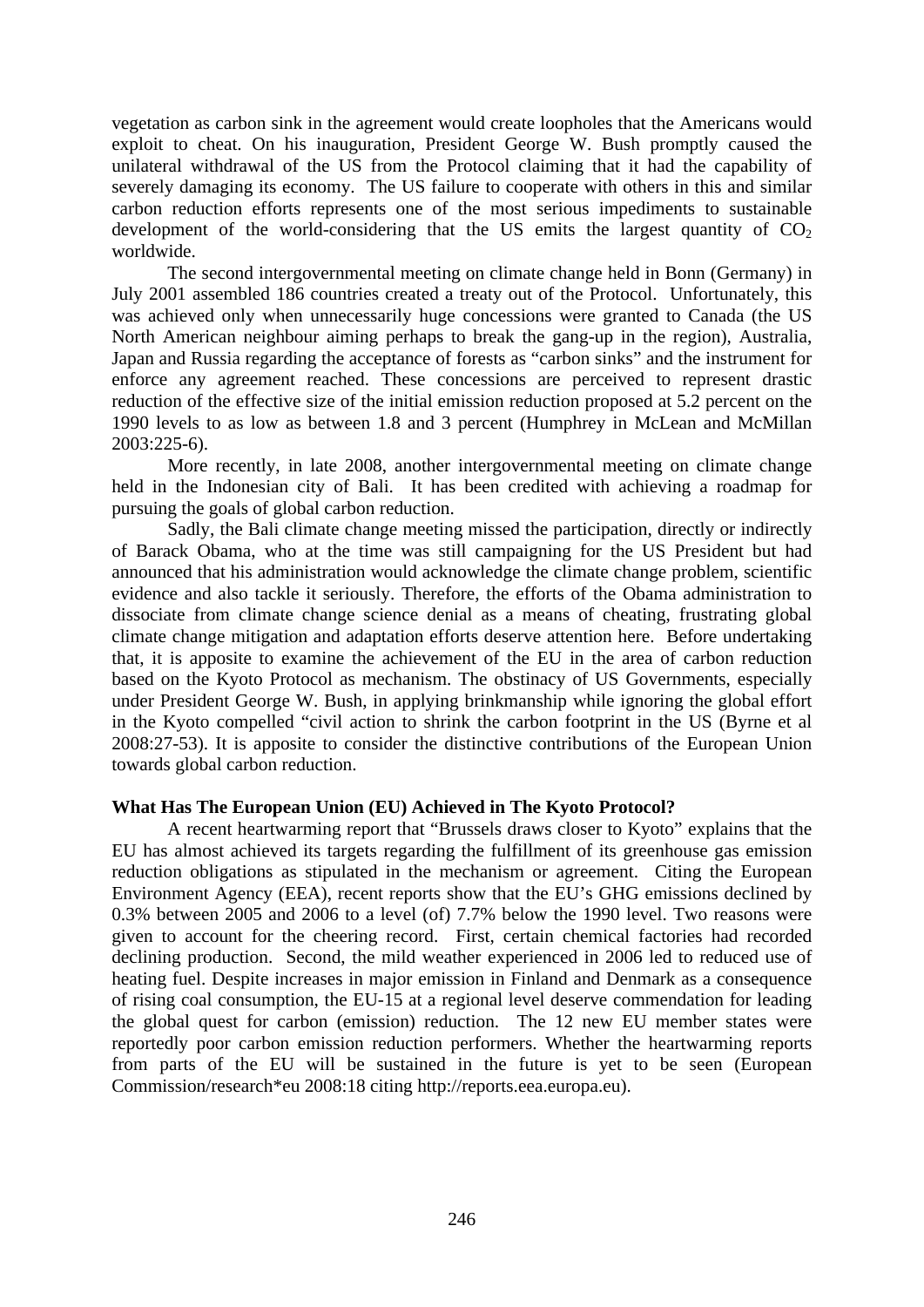# **The Distinctive Opportunities of The Obama Administration for Global Carbon (GHG) Reduction**

Despite the enormous dust raised by the global financial meltdown and economic recession which occurred in quick succession within the last part of 2008 in the USA and the way these crises beclouded the campaign and inauguration of President Barack Obama of USA the sterling credentials, qualities and commitment of the new administration towards carbon reduction remain clear and discernible. Irrespective of the enormity of these financial and economic crises and their capacity to dampen a revolutionary spirit, the firmness and commitment of President Obama to carbon reduction remains indefatigable. Owing to the fact that opportunities have everywhere and every time proven to be sublime, difficult to perceive and exploit, there is need for greater and elaboration and here to make them visible.

Perhaps the most promising opportunity of President Obama in global carbon reduction might be credited to his pedigree, association and paradigms and worldview. Obama's pedigree in carbon reduction campaign dates back to his anonymous days when he was either a quieter Illinois Senator, community mobiliser, editor of the prestigious Harvard Law Review (Journal) or voracious researcher when he took interest in climate change science and campaign. This has been documented and does not bear repetition here. Obama's association with climate change science/campaign is well illustrated with the roles played by world renowned climate change campaigners. Perhaps the most noteworthy was Obama's introduction by the sustainable development/climate change Nobel Laureate and creator/narrator of the environmentally friendliest film: *The Inconvenient Truth:* Al Gore (former Vice-President of the USA during the Clinton regime) as the presidential candidate of the Democratic Party in ………. 2008.

What is most valuable about Obama's paradigms generally is their radicality, novelty in the political arena, and their deep intellectual foundation. The political arena in most of the world has been entrapped/imprisoned in conservatism, status quo thinking, policy and action. Yet Obama has differed. Obama's development and energy production and use paradigm is that the USA and the world requires renewable and efficient energy resources to achieve greater sustainable development. He has argued that sustainable energy and environmental programmes promise more jobs for Americans and has invested impressively in the green technologies on inauguration only in January 2009.

Obama's worldview is harmony and peaceful coexistence between USA and other counties of the world. To Cuba one of the US longest political foes, to Iran, to Korea and several other nations, President Obama has offered and is pursuing international cooperation and relations as equal partners.

To the climate change group of nations generally and especially those which have ratified the Kyoto Protocol, President Obama offered to acknowledge the scientific evidence available and lead in the global campaign to drastically reduce carbon emissions as a means of achieving sustainable development. Obama's worldview in this regard was succinctly captured in his inauguration speech thus:

"The world will remember a person not on the basis of the damage/harm done…. But on the edifices she built…

# **The Impressive Actions of Obama Administration on Carbon Reduction**

Development scholars are declaring that "the colour of stimulus goes green" (Robbins et al 2009). Robbins and colleagues (2009) reveal that governments across the globe have allocated over USD43billion in fiscal stimulus focusing on key climate change reduction investment themes with the USA and China in the lead worldwide. While the USA invested \$973.0, i.e. US\$186.0 (USEESA) and US\$787.0 for USARRA, China invested: \$586.1 (Robbins, Clover, and Singh 2009).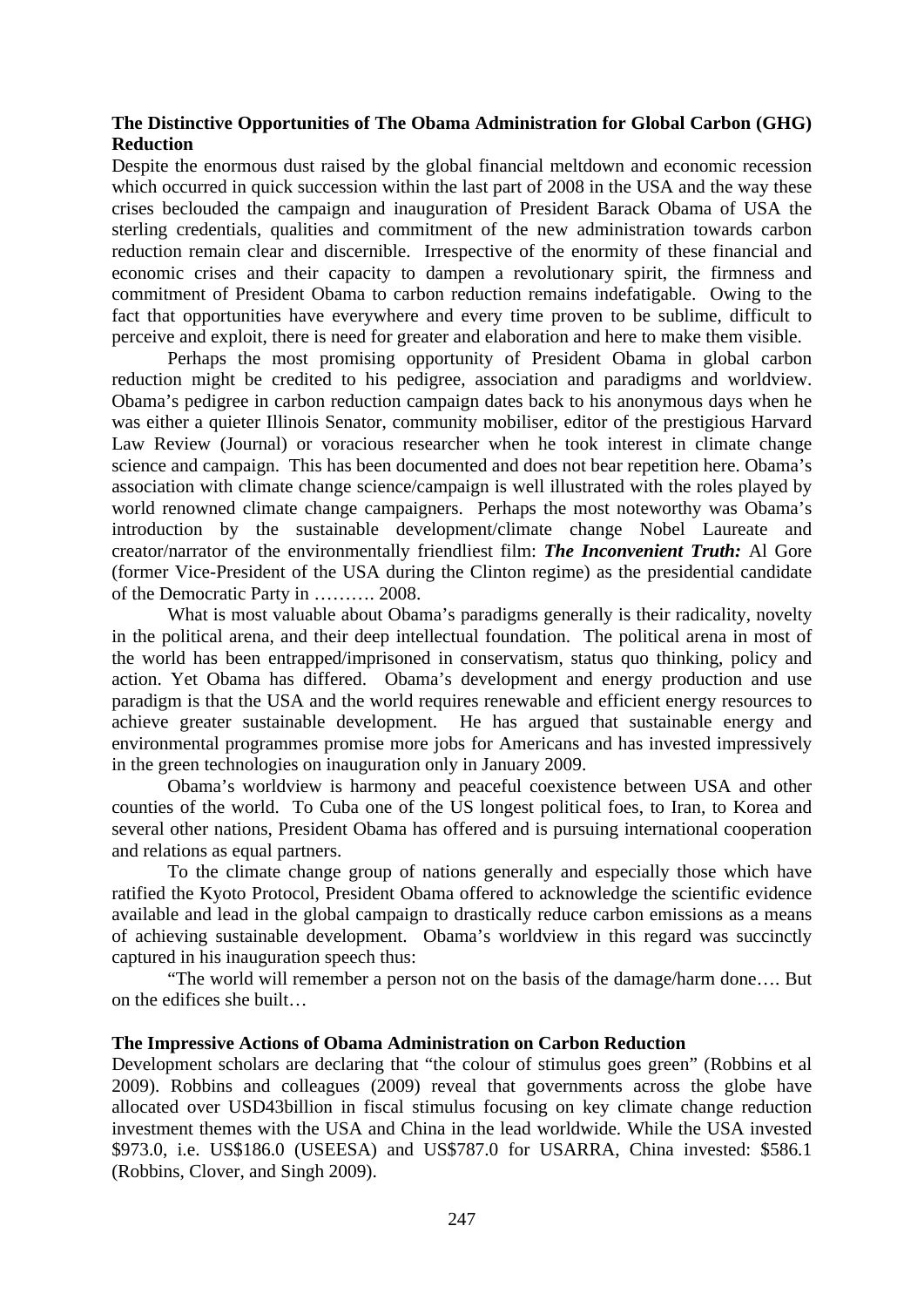Perhaps more heart warming is the US' recent joining of the membership of the International Renewable Energy Agency (IRENA). Despite IRENA's recency, the global environmental sustainability community, including civil society and non-government organizations are praising the Obama administration for its climate friendly programmes and policies. For example, in a press release, the World Wind Energy Association recently praised the recent policies of President Obama as a good response to climate change (World Wind Energy Association, 2009). For example, Volker Thomsen, Chair WWEC2008 Board Member World Wind Energy Association and a member of: the World Council for Renewable Energy (WCRE), Eurosolar in Germany, and Co- founder WWEI World Wind Energy Institute Denmark, revealed happily that most recently the USA together with Australia joined the membership of the International Renewable Energy Agency (IRENA), whose membership as in June 2009, is nearly 100 countries (http://volkerthomsen.com/irenathe-international-renewable-energy-agency/, personal communication via email to WWEA network, 13 June 2009). The flourishing IRENA generally and the joining of its membership by the US is being commended by the sustainable development and energy community worldwide. Additionally, Steve Bouchard recently reports good news that the US House of Representatives has just passed a landmark bill that was designed to propel the nation toward a clean energy future.

The debate moves on to the Senate where opponents of the clean energy proposal are expected to pose obstacles to the bill's passage. However, clean energy advocates, whose momentum has been raised are resolute and promise to mount pressure in order to re-enact the recent success recorded in the lower federal legislature in the US Senate. Today, we have something to celebrate. Bouchard notes: "For the first time in decades, we have taken bold action to help solve the climate crisis" (Personal communication to the World Wind Energy Association, WWEA, networkers, 27 June 2009).

China is a signatory to the Kyoto Protocol. Her  $CO<sub>2</sub>$  (International Dollars) of GDP declined from 1,523 metric tonnes in 1990 to 949 metric tonnes in 1996 (UNDP, UNEP, World Bank and WRI 2001:282) while the CO2 emissions in 1999 was 3051.1 and 25.6 percent change since 1990. the increasing GHG emission results from rapid industrialization/economic activity in the world's most populous country with over 1.2 billion in 2002 (UNDP, UNEP, World Bank and WRI, 2003: 278, 258).

## **China's Response to Climate Change and US Strategies**

The analysis of China's attitude to global climate change and her evaluation/assessment of the role played by the USA must be based on specific premises. It is important to accord China the status of a leading country in the developing world-a status which she gained several years ago when her economic growth rate shot up beyond the expectations of the world-especially the industrialized/advanced countries which foisted development models based on the Washington Consensus on the developing world based solely on their own economics histories and development experiences. More recently, China's global leadership role rose higher when it become a lender to the US and donor to Africa based on terms of friendship without the rather stringent conditions that contradicts the insistence of the Bretton Woods institutions and International Financial Institutions (IFIs) on the notorious "debt sustainability framework" describing stringently formulated documents and conditions. In this regard, china is commanding greater respect and following. This is important for the expectation of developing countries to join the global carbon reduction efforts. Additionally, China has been a candidate for a position in the membership of the UN Security Council for quite some time. Therefore, China's response to the global climate change and the role/attitude of the US to the campaign will certainly influence most developing countries especially those which have benefited from more favourable development assistance and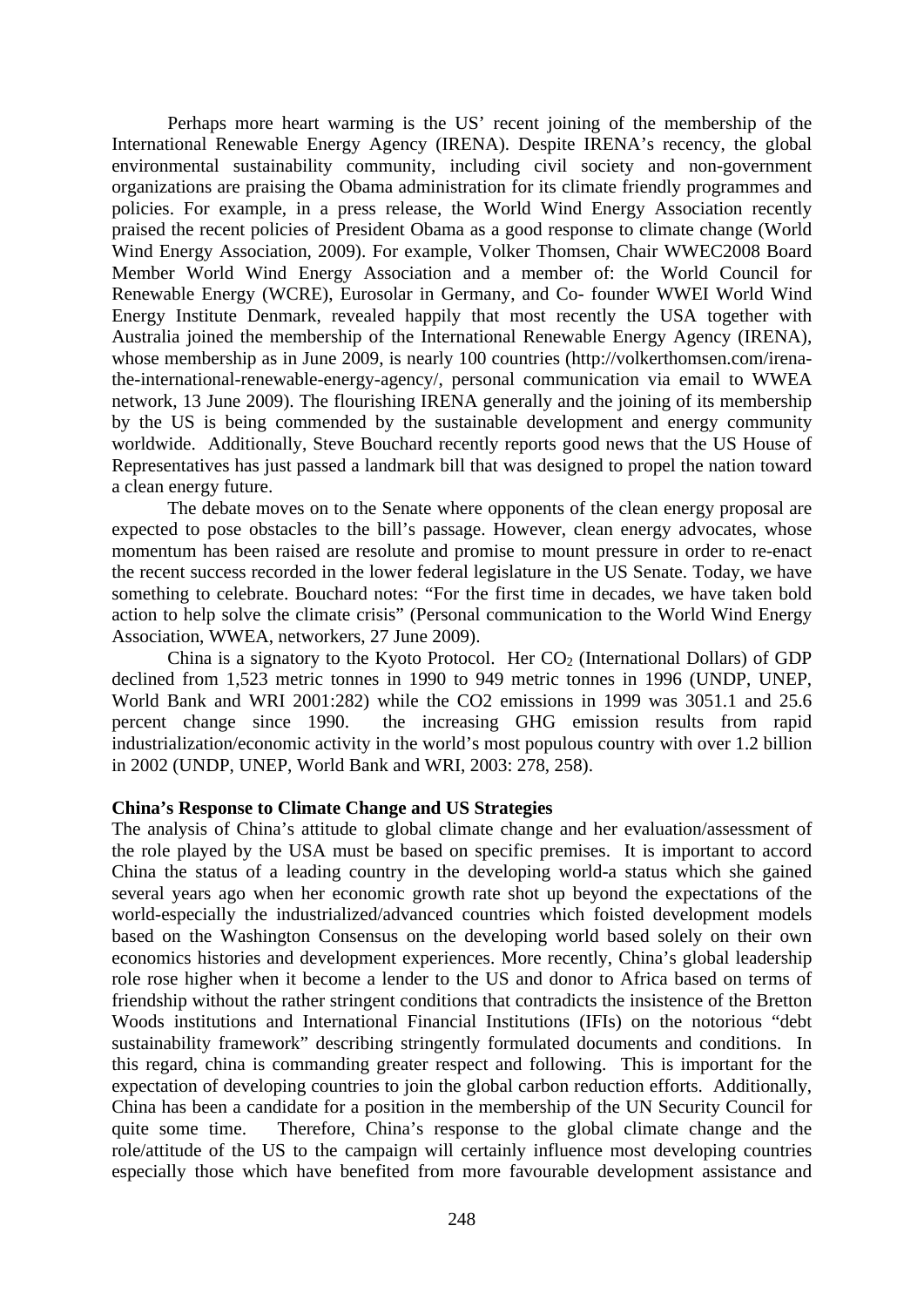expect same from the new economic and political force represented by China (Bayer 2009: 99).

It deserves statement that while China's economic and political might is not the main issue in assessing her response to climate change but it provides the foundation for their international relations policies and strategies.

The foregoing position is likely to be true also of 12 other "sustainable growth" countries which together with China have emerged as achieving economic growth rates of seven percent or higher within the past 25 years. They include: Botswana, Brazil, (China), Hong Kong, Indonesia, Japan, Korea, Malaysia, Malta, Oman, Singapore, Taiwan and Thailand. China's achievement of the rapid economic growth rate has been credited to the decision of her leader (Teng Hsiao Ping), after visiting to learn from the glamorous financial centres of Malaysia and Hong Kong in 1979, to avoid the strategy of undertaking the "great leap forward". On the contrary, he preferred to take the approach of "gradualism" while retaining existing communist institutions but reformed them by injecting into them appropriate doses of market structures and processes (Spence 2008 in Bayer 2009: 91).

# **The Global Carbon Reduction Effort Requires Respectable Fresh Ideas in China and Sustainable Growth Countries**

By achieving impressively high economic growth rate  $(7\%+)$  by applying strategies different from the neoliberalism prescribed insistently by the proponents of the Washington Consensus, China and its peers clearly demonstrated their originality and potency of their thinking in terms of achieving their economic and social development objectives. This point was acknowledged in "The Growth Report" written by academics, World Bank staff, UN officials and similar professionals when they stated that the era is over when the Washington Consensus was regarded as the most potent and effective route to national development. They report that the achievement of the sustainable growth countries was the result of the application of local resources/contributions, non-conventional strategies, regard for lessons learnt from practical experience of implementation of new ideas considered as promising by endogenous/indigenous planners and citizen participation in the process of fashioning appropriate strategies that befit local circumstances. This contradicts the insistence of the Washington Consensus on the existence of a "grand scheme" for pursuing development in the global South (Rodrik 2008 in Bayer 2009:92).

# **China's Leading Investment in Green Technologies**

Very recent evidence shows that China is one of the leading investors in green technologies (including renewable and efficient energy sources and environmentally sustainable programmes). Only the USA has invested more money into green technologies than China has recently.

# **China Needs Not/Will Not be Hostile to the USA at this Time**

Several factors justify our optimism and suggestion that China's response to the global climate change campaign will remain responsible, ignore disappointments exhibited by any country (be it the USA or others). Apart from her present rising economic and political profile, China has charted a refreshingly impressive diplomatic style involving her proposition of friendship rather than the typical model of diplomacy that is prone to brinkmanship.

China's recent tremendous investment in green technologies demonstrates her appreciation of the problem of climate change and the urgency and imperativeness of carbon reducing development approaches.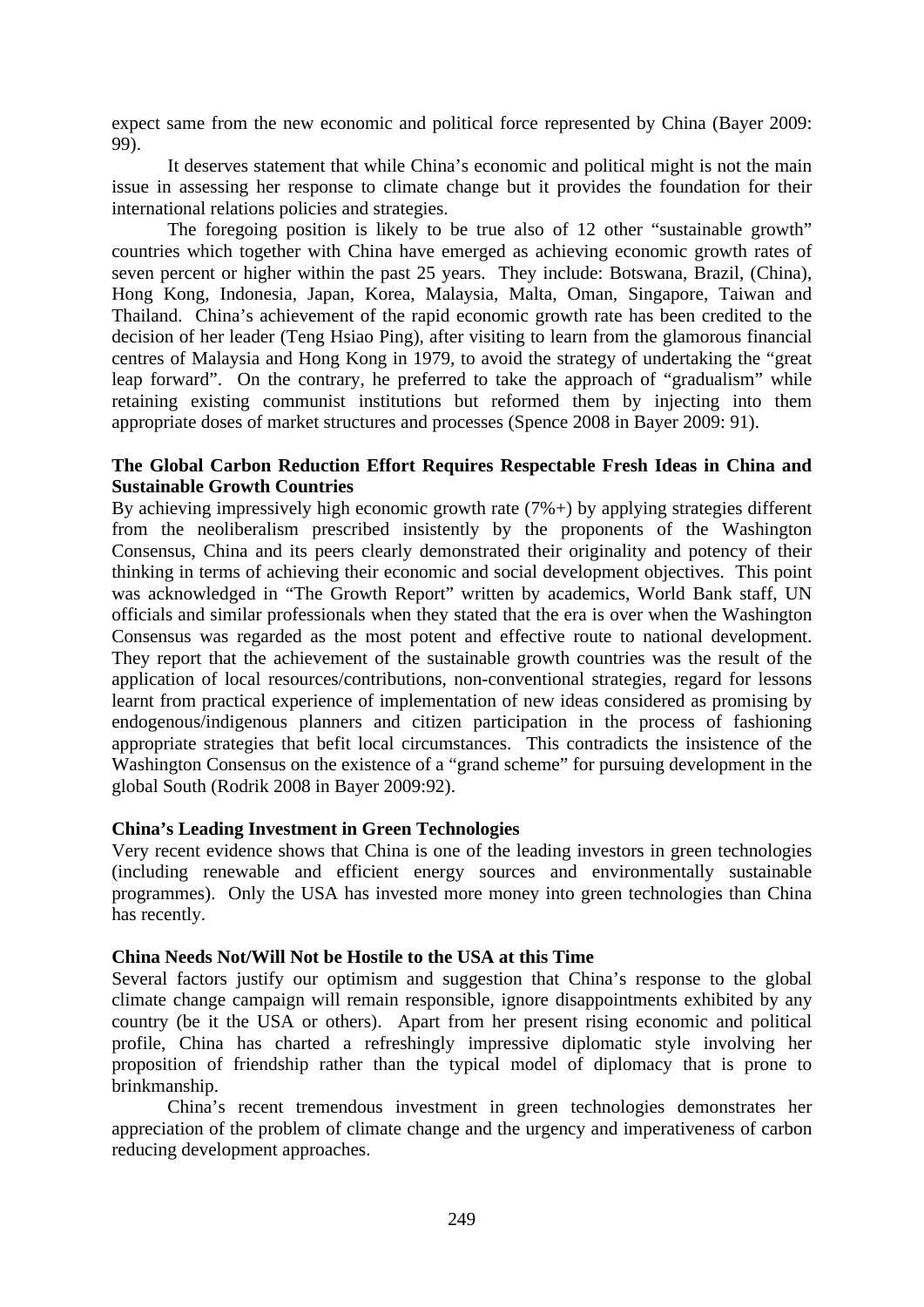The USA under the Obama administration is vigorously implementing a new international relationship model (on equal basis) with Iran, Cuba and wooing the cooperation of countries belligerently, pursuing nuclear proliferation programmes which President Obama is discouraging with persuasive commitment.

EU-15's impressive achievement of its Kyoto Protocol targets provides a lesson which China ought to emulate rather than look up to any disappointments from the USA and/or other countries.

China must be aware of the enormity of the adversity that would befall her huge population (The world's most populous country) whose 1.22 billion people in 2002 was projected to rise to 1.5 billion in 2025 (UNDP, UWEP, World Bank and WRI 2003:278). In the event of escalation of climate change impacts, there is no other country that would suffer as many casualties as Chinese within and outside China.

## **Conclusion**

Although the global climate change/carbon reduction strategies under the mechanism of the Kyoto Protocol (evolved in 1997) suffered a setback through the withdrawal of the US administration of President George W. Bush, recent phenomena portend favourable international cooperation/relations. Almost coincidentally, two major impediments to the Kyoto were neutralised within the short period between August 2008 to November 2008. First, the collapse of the US real estate, and financial institutions and rapid recession of the economy and its reverberation worldwide has been unanimously interpreted as the collapse of the "neoliberalism" (Washington Consensus) which has had a long history of about 30 years and engendered faulty economic development thinking and strategies. The emerging postneoliberalism involves popular endorsement of increasing investment in green technologies which represent carbon reduction measures. This has provided a point of agreement among a growing number of countries led by the USA, China and a host of others.

Secondly, the election of Barack Obama in November 2008 and his policies since inauguration in January 2009 seems to be indicating an end of the 47-year era of employment of diplomatic brinkmanship by US Governments. Evidence of reversals of USA's diplomatic extremism with Cuba, Iraq, Iran and so forth seems to be mounting.

Specifically, Obama administration is fulfilling his promise to acknowledge climate change science and lead the global campaign to reduce carbon emission.

The recent changes have enthroned a new slate for carbon reduction by fresh resources from the USA and China to complement the achievements recorded by the EU under the Kyoto Protocol.

It must be acknowledged that global awareness raising of global warming has been the responsibility of civil society and non-government organizations, these range from international government organizations supported ones such as the IPCC the World Council for Renewable Energy (WCRE), World Wind Energy Association, WWEA etc, to national ones like "the Royal Society", and so forth.

# **Recommendations**

We recommend that President Obama's leadership of the global carbon reduction effort should be realized by pushing for the upward revision of the target of carbon reduction (which was reduced drastically from 5.2% to between 1.8 to 3 percent as a bait to get the ratification of the Kyoto Protocol by Canada, Australia and so forth) after ratifying the Kyoto Protocol. That would be the best fulfillment of the global leadership promised by Obama under the context and history of unnecessary compromises that hurt the carbon reduction effort.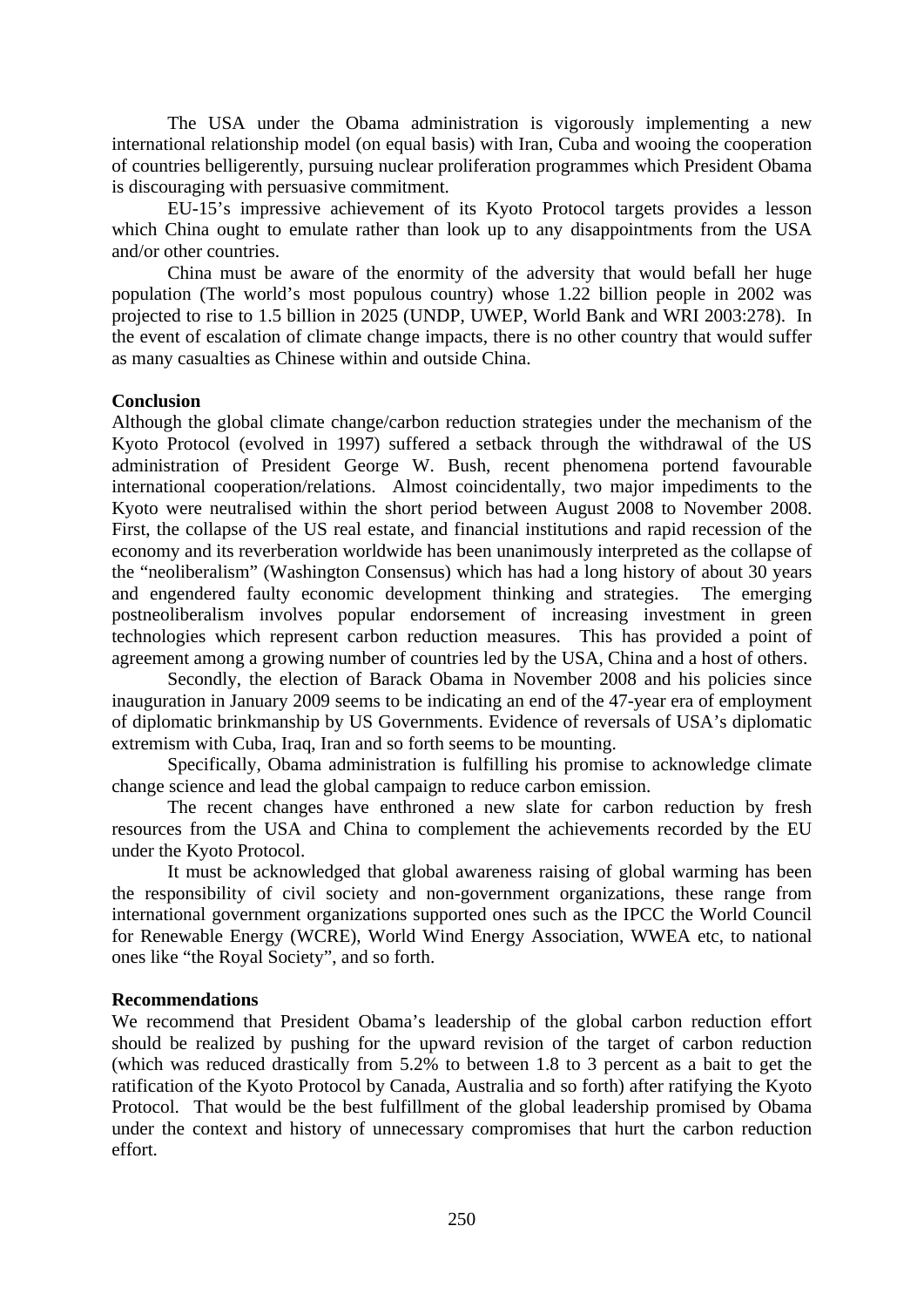Considering the excellent track record of environmental and energy NGOs in mobilizing global and national response to the climate environmental change crisis, the role of ENGOs in catalyzing increasing appreciation of the enormity of the crisis to US Government functionaries and civil society cannot be overemphasized.

# **References**

- Arrhenius, Svante (1896) On the influence of carbonic acid in the air upon the temperature of the ground. Philosophical magazine, 41, 237-276.
- Bayer, Kurt (2009) "Neoliberalism" and development policy Dogma or progress? Development dialogue, No. 51. January: 89-100.
- Bouchard, Steve. (2009) Personal email communication to the World Wind Energy Association, WWEA, networkers, 27 June 2009
- Byrd, Peter (2003) "Cuban Missile Crisis" in: lain McLean and McMillan (eds.) (2003). (eds.) Oxford Concise Dictionary of Politics. Oxford: University Press.
- Byrne, J. Kurdgelashvili L. and Hughes K. (2008) Undoing Atmospheric Harm: civil Action to Shrink the Carbon Footprint" in Peter Droege (ed.) Urban Energy Transition, Amsterdam: Elsevier.
- Brown, Oli (2008) The Numbers game". Forced Migration review, 31October: 8-9.
- Droege, Peter (2008) "Urban Energy Transition: An Introduction" in: Peter Droege (ed.) Urban Energy Transition. Amsterdam: Elsevier: 1-14.
- European Commission. 2008. "Brussels draws closer to Kyoto", (European News), research \* eu, No. 58, December: 18.
- Hurrel, Andrew and Gomez-Mera, Laura (2003) "Neoliberalism" in: Iain McLean and Allistair McMillan (eds.) op. cit: 368.
- Ingwe, R. (2008) "Book Review-Peter Droege (ed.) Urban Energy Transition (Amsterdam: Elsevier, 655pp) in: ICFAI University Journal of Environmental Economics, August.
- Ingwe, R. and Ebegbule, J. (2009). Ecocentric and anthropocentric policies and crises in climate/environment, finance and economy: Implications of the Emerging Green Policy of the Obama Administration for Africa's Sustainable Development (A full length research article being reviewed for publication in the African Journal of Political Science and International Relations (AJPSIR), forthcoming in 2009.
- Jones, Charles (2003) "Catastrophe theory " in: Iain McLean and Alistair McMillan (eds.) Oxford Concise Dictionary of Politics. Oxford: University Press.
- Ki-moon, Ban (2007) "Foreword" in: United Nations Environment Programme (UNEP) Global Environment Outlook GEO4 (environment for development), Valletta: Progress Press Ltd: xvi-xvii.
- Mathes, C. Felix (2006) Nuclear Energy and Climate change" in Felix C. Mathes (ed.) Nuclear Power: Myth and Reality (The Risks and Prospects of Nuclear Power). Saxonwold (South Africa): Heinrich Boell Foundation: 291-345.
- Meinhausen, M. (2005) On the risk of overshooting  $2^{0}C$ , Scientific symposium "Avoiding Dangerous climate change" Exeter, Met. Office, UK, 2 February.
- Melber, Henning (2009) "Preface" in: Postneoliberalism: A beginning debate, development dialogue, no. 51, January.
- Myers, Norman (2005) "Environmental Refugees: An emergent security issue", 13 Economic Forum, Prague (May) www.osce.org/documents/eea/2005/05/14488en.pdf.
- Robbins, N., Glover R. & Singh, C. (2009). A Climate for Recovery: The Colour of stimulus goes green. London: HSBC Climate Change Global Research. Available online at: http://www.research.hsbc.com since February, retrieved on 3<sup>rd</sup> April, 2009. 48pp.
- Rodrik, Dani (2008) "The Death of the Globalization Consensus; Project Syndicate, www.project-syndicate.org.2008